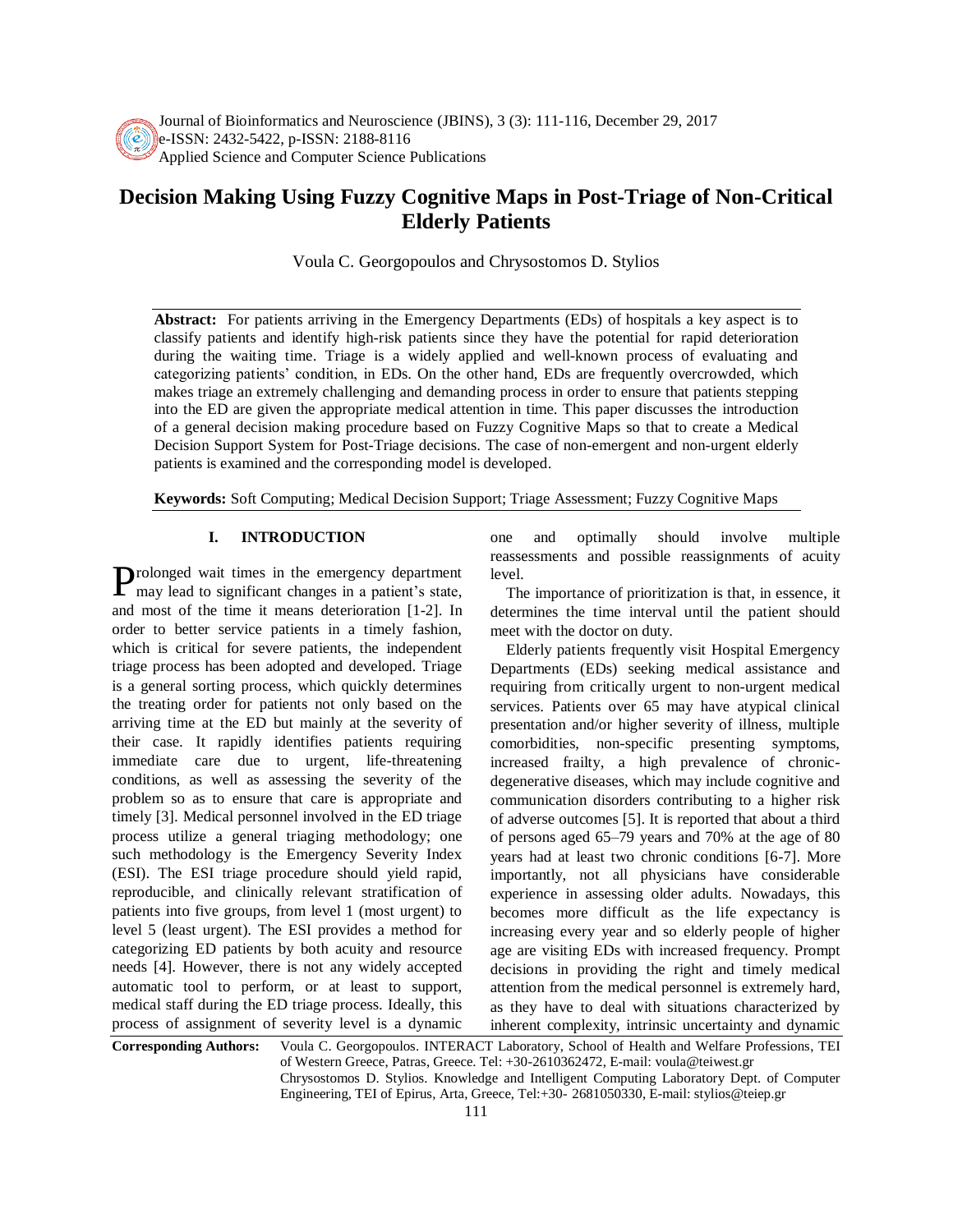nature, as well as often overcrowding of the ED. These result in frequent hospitalizations, increased healthcare costs and increased short-term mortality.

Independently of age groups, triage decisions in EDs are often made with limited objective data, ambiguous information given by the patient and/or individuals escorting them to the ED, while at the same time there may be a high level of automation and instrumentation, leading to increased quantities of data that the ED triage personnel must consolidate during the decision making process.

Even though there are protocols and scales in place and there is extensive training that triage personnel undergo, studies have shown that agreement between triage personnel in rating of triage levels to be only fair to moderate [8-9]. This holds even when triage is conducted within the same hospital from the same medical staff with the same group of patient case scenarios but in different times.

Additionally, despite the fact that triage, through the use of scales, is a systematic procedure, there is a possibility of "miss"-triaging, since there is a human factor is involved, which is inherently subjective. Therefore, triage personnel are encouraged to lean towards over-triage if patients seem to fall between two levels, thus, a priority is set for patient safety over resource allocation [10]. On the other hand, when ED becomes crowded, in order to reduce waiting times for higher level patients, those that are borderline may be triaged at a lower priority level. These opposing trends result in patients being over- or under-triaged, respectively.

As a result, patients arriving at the ED who do not have a severe/and or life threatening condition are required to wait to receive medical care. These patients are triaged at levels 3-5 and do not normally receive immediate care, even though those triaged as level 3 are treated with higher priority over those with levels 4 and 5, etc.

Normally, post-triage, patients that are triaged at the same level wait to be seen by a doctor in the ED based on a first come first served basis. For the elderly population, where the complexity of problems is increased, a long wait may cause deterioration of their condition on one hand, while on the other due, to atypical illness presentation, they may be under-triaged underestimating the level of urgency of care needed. Therefore, the problem at hand is two-fold; on one hand to be able to provide decision support in order to minimize, as much as possible, under-triaging and on the other hand, it is important that patients are also prioritized after the triage classification within their classification category and not be tended to only on a first-come first-served basis.

To deal with the post-triage dynamically changing patient conditions, this work extends a two-stage Medical Decision Support System (MDSS) to perform two complementary decisions: i) automatically provide assistance in the triage classification and ii) to suggest and update the priority with which patients are seen by the ED doctor at post-triage for patients within an initial triage level. The MDSS is based on the soft computing modeling technique of Fuzzy Cognitive Maps, which is able to handle such complex and dynamic situations and aid in decision making.

## **II. FUZZY COGNITIVE MAP BASED DECISION SUPPORT MODEL**

Medical Decision Support Systems (MDSS) have been introduced and developed to provide automatically, reliable and objective assistance in the decision making process. Most of MDSS are based on human expert knowledge or at least they utilize it. The requirement for a reliable medical decision support system able to model the complex triage decision making process, lead us to the adoption of Fuzzy Cognitive Maps (FCMs). FCMs have been successfully used in modeling of complex systems and developing intelligent decision support systems in a variety of medical domains. They rely on expertise knowledge and experience of a domain and by making associations between domain descriptors they are able to reach conclusions. Fuzzy Cognitive Maps are illustrative causative representation models that are able to abstractly describe complex systems and processes using an interactive set of concepts that are interrelated by cause and effect relationships. An FCM draws a causal graphical representation to model the behavior of a system consisting of interrelated concepts [11]. Cause and effect within FCMs reflects how much a change in one concept influences a change in another concept. FCMs could be considered as fuzzy signed directed graphs permitting feedback and circular interactions, where the weighted edge  $w_{ij}$  from causal concept  $C_i$  to affected concept  $C_i$  describes the amount by which the first concept influences the latter, as is illustrated in Figure 1. The medical expert knowledge and experience over the operation and behavior of a complex system or procedure is embedded in the structure of the FCM and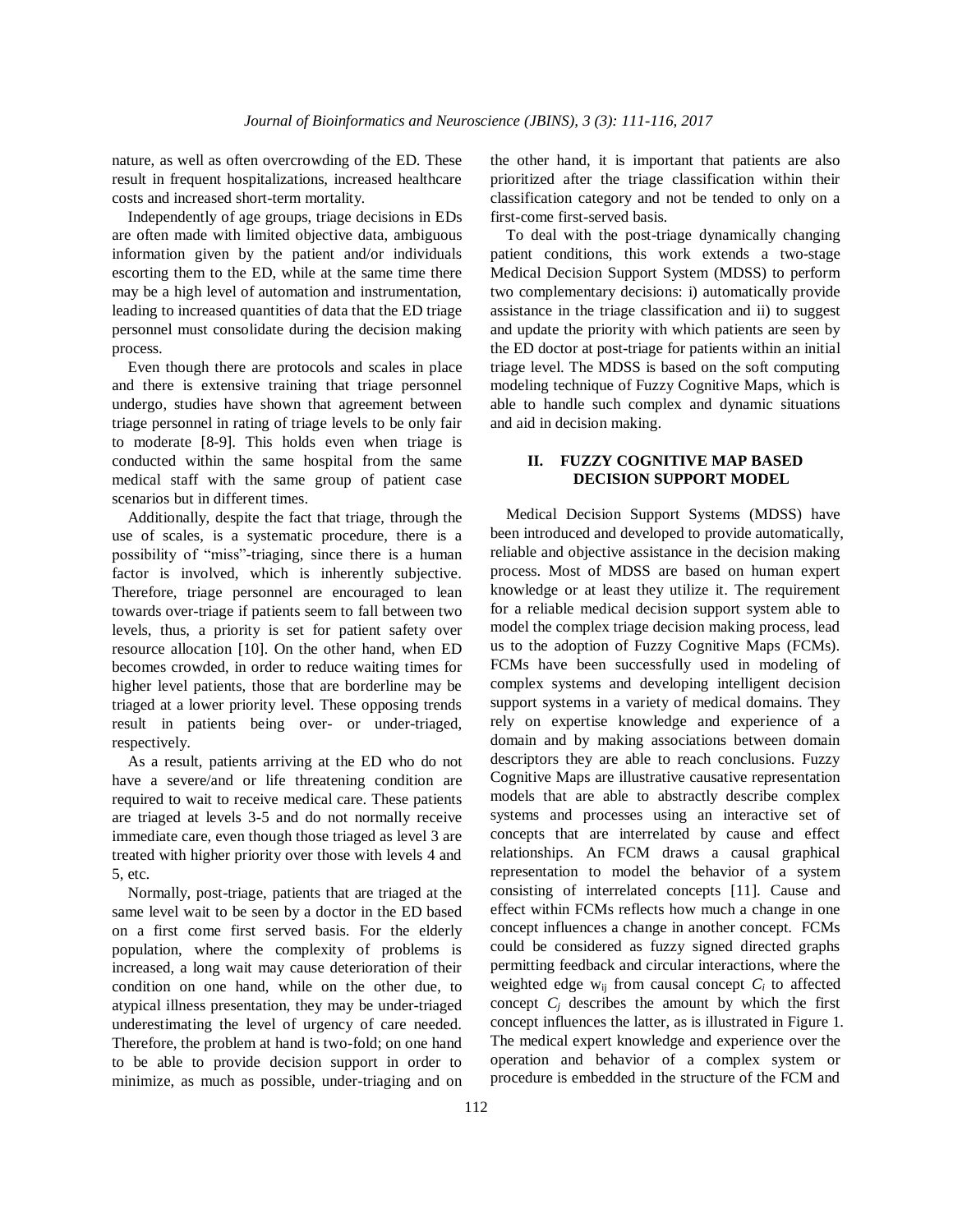the FCM developing methodology [9]. The procedure of designing the FCM structure for triage exploits the knowledge, experience and practice of triage personnel in the emergency department to develop a decision making process that follows a similar to their decision making and reasoning approach during triage of a patient.

Fuzzy Cognitive Map MDSSs have been used in a variety of domains including differential diagnosis [13], rehabilitation [14], obstetrics [15] and multiple other applications in biomedical, engineering, environmental, social and business areas. Consequently, FCMs have proven that they can be extremely useful for modeling the complex medical decision making processes following an approach that resembles human reasoning [16]. FCMs consist of interconnected concepts that represent the key modeling aspects, so in the FCM-MDSS, the concepts are of two kinds: the decision



Fig. 1 The Fuzzy Cognitive Map Medical Decision Support model with input nodes C1-C7 and output nodes C8 and C9.

concepts and the factor concepts (direct inputs or intermediate results) that interact and contribute to each one decision. Naturally, factors may influence one another and therefore, some concepts may be connected to one, two or many other concepts and/or to decision concepts. Thus, the overall model is becoming quite complex, but the FCM-MDSS is able to run various scenarios and suggest the best decision for each particular situation.

#### **III. TRIAGE AND POST-TRIAGE FCM-MDSS**

The integrated Triage FCM-MDSS consists of two major components, as shown in Figure 2. The first component is a medical decision support system based on FCMs that provides an initial triage level based on the ESI model. The second component is used in cases where the initial decision was ESI 3, 4 or 5 to determine if there should be a change in the priority assigned as a result of triage for patients within the same triage level.

## **A. FCM-ESI**

In the classical ED triage system each patient is assigned one of the 5 ESI levels and therefore, the Fuzzy Cognitive Map ESI has to include 5 Decision Concepts (DC), each one corresponding to an ESI level: DC1 -ESI Level 1, DC2 -ESI Level 2, DC3 -ESI Level 3, DC4 -ESI Level 4, DC5 -ESI Level 5. Authors have already developed and tested a general FCM-ESI, which consisted of 23 factors where the corresponding weights and importance values were also assigned in order to determine the weights between concepts [17]. The 23 Factor concepts are: *FC1* Life threatening, *FC2* Limb threatening, *FC3* Patient chief complaint, *FC4* Vital signs, *FC5* Medical history, *FC6* Other factor, *FC7* Expected # of resources, *FC8* Patient age, *FC9* Required timely intervention, *FC10* Weakness, *FC11* Additional symptoms other than chief complaint, *FC12* Severe pain or distress, *FC13* Patient referred to ED from outside, *FC14* Behavioral or psychiatric issue, *FC15* No additional symptoms to chief complaint, *FC16* Absence of medical history, *FC17* Patient medications, *FC18* Hospital or ED discharge <3 days, *FC19* Patient immune-compromised, *FC20* Alcohol or illicit drug use, *FC21* No recent change mental state, *FC22* Patient can walk or sit, *FC23* Pre-existing communication/cognitive deficits.

Additionally, they have recently updated FCM—ESI model [18], where three additional factors are also included that primarily play a role in non-critical patients: *FC24* Patient likelihood to adhere to treatment, *FC25* Living situation (i.e. at home, alone or with caregiver, or in a care institution) and *FC26* Patient left on previous visit without being seen (LWBS). These factors are considered important with respect to decision in admitting or discharging the patient from ED.

Based on the patient information and the factors, the FCM-ESI proposes a decision on triage, as a second opinion for the staff performing triage – it is not intended to be a completely automated system. If the result of triage is ESI-level 1 (emergent) or ESI-level 2 (urgent), the patient is in need of immediate care, which is provided in the ED. If the results are ESI-level 3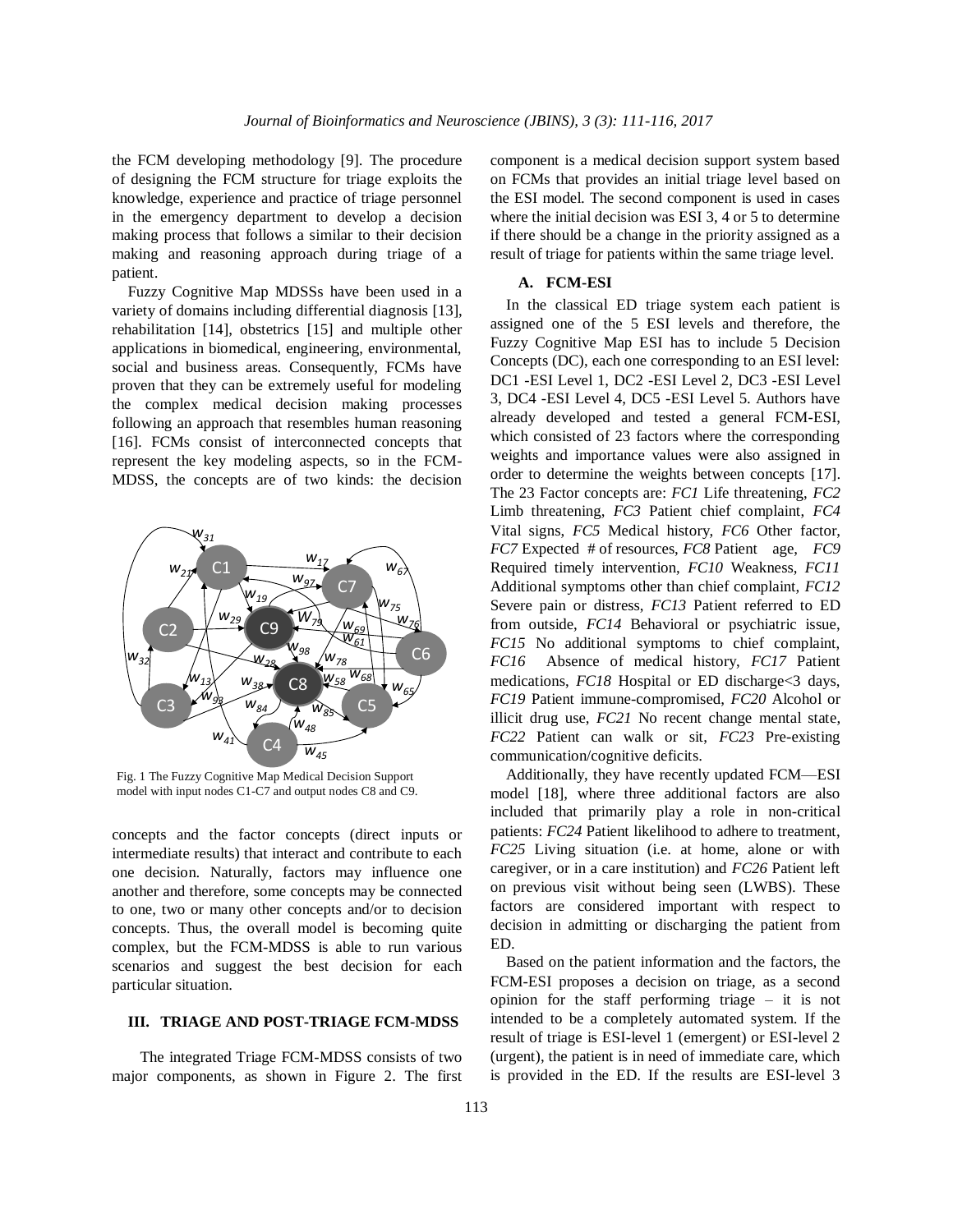(acute), -level 4 (routine), or –level 5 (non-urgent) the patient is assigned a priority within his level and waits. Here an integrated approach is proposed where a second triage level is introduced based on a second FCM in order toto make sure that adverse outcomes due to waiting will be avoided. As time progresses, patient situations may change; therefore, precautions need to be taken to assist the patient as soon as their situation changes. This emerges the need of the Dynamic priority Post-Triage FCM.

### **B. Dynamic Priority Post-Triage FCM**

As indicated in Figure 2, the Dynamic Priority Post-Triage FCM is a MDSS, which is introduced to continuously evaluate and ensure the ongoing triaging for cases where patients have been triaged as ESI levels 3, 4, or 5 and are waiting to be seen by a doctor. This implies though, that while waiting, there is availability



Fig. 2 Two-Stage Triage and Post-Triage FCM Integrated Decision Support System for Non-Critical Elderly Patients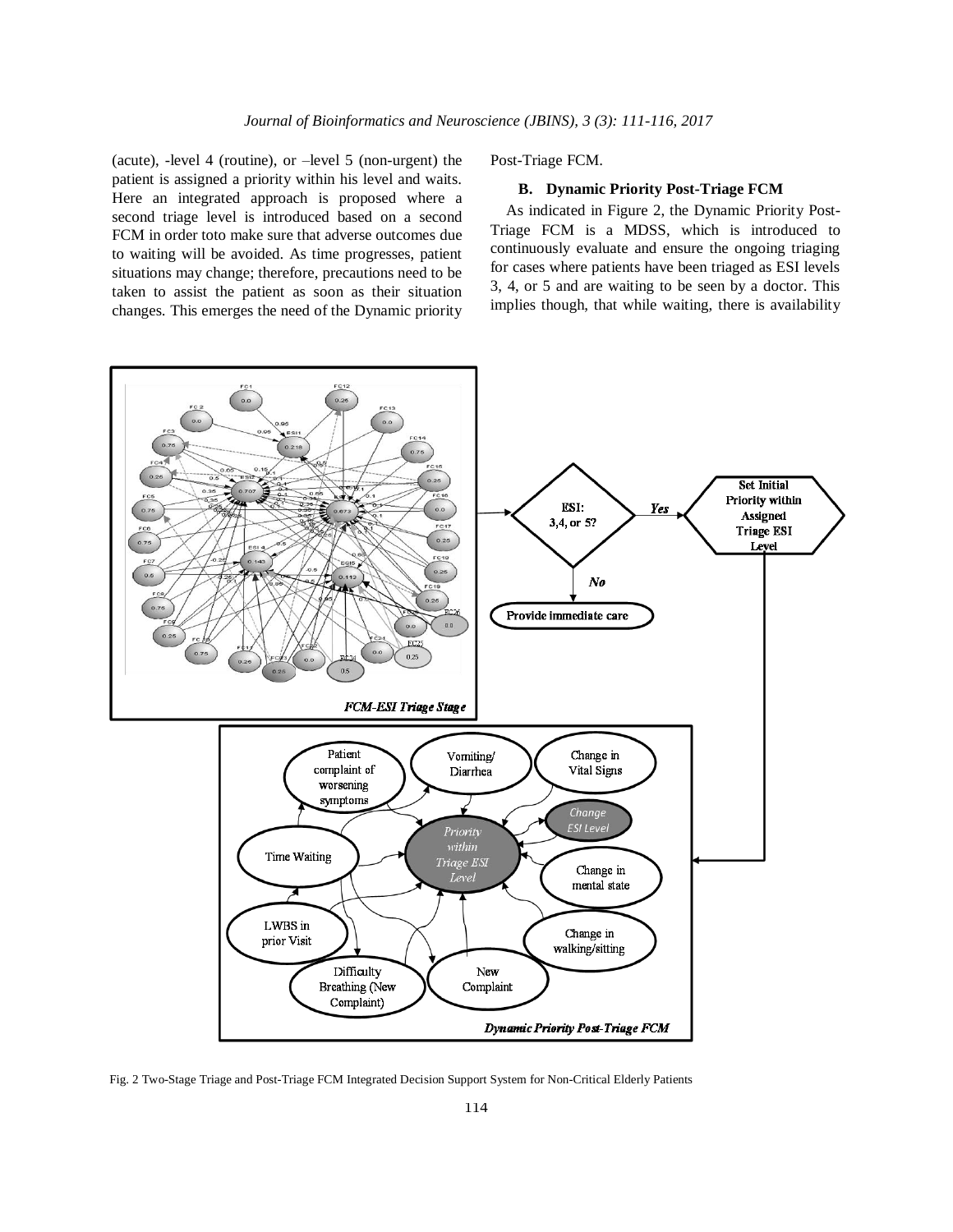of staff to check up on them from time to time. This is important, in particular for elderly patients, since as time progresses, their situations can become worse. The factors that are included in this second stage FCM are the following:

- Change in vital signs (*FC4*).
- Patient reporting of worsening symptoms.
- Change in mental state (*FC21*).
- Change in patient can walk or sit (*FC22*).
- LWBS (*FC25*)
- Triage ESI level.

• Time spent in waiting area. (This is important for patients that have left on a previous visit without being seen, since extended waiting time may lead to them leaving again.)

 New symptoms presenting during the waiting time that did not exist during the initial triage process.

• Vomiting/Diarrhea – since this can affect dehydration and rapidly change a patient's status.

 Difficulty Breathing (new symptom) – this is usually an "alarm" symptom which frequently needs immediate attention.

Additionally, the factor "time in waiting area" is strongly connected to certain factors included in this second stage, since, as time goes by, the importance of these factors increases, leading to higher priority in the triage system.

For example, patients with a fever of 100°F or more with infections could adversely progress over time, which means their priority should be upgraded. Similarly, patients experiencing vomiting over a prolonged waiting time may get dehydrated leading to delirium etc.

In the proposed second stage FCM, two output concepts are included. The first reflects the change in Priority within assigned Level and the second the change in Assigned Triage Level. The goal is that the second stage will make sure that patients are not waiting for hours without receiving necessary care because of a number assigned to them in an overcrowded ED.

## **SUMMARY**

This work introduces a post triage process, mainly aiming to ensure that waiting time, which influence patient's situation will be taken into consideration. It is an extension of previous work on Decision Support System for ESI Triage, in particular for non-critical elderly patients in the Emergency Department [18].

Triaging of elderly people is characterized by high complexity and it is a very difficult task to assess, determine and assign a decision about their health condition. Additionally, waiting during post triage may lead to rapid deterioration. A two-stage Decision Support System for the ESI Triage and Post- Triage has been introduced and developed:

• 1st stage, a FCM-ESI system categorizes patients according to the 5 levels of the ESI.

 2nd stage, during post-triage there is a prioritization of non-critical patients within ESI levels 3-5 which is continuously updated, as new information is received, in order to assist in preventing adverse outcomes while waiting.

This work integrates the adoption of FCMs as the main modeling approach for developing reliable MDSS for triage process. It is expected that the proposed approach will be further tested in ED situations and cases.

#### **ACKNOWLEDGMENT**

This work was supported by the National funds allocated by the Greek General Secretarial of Research and Development project 2006SE01330025 as continuation of FP7–PEOPLE–IAPP–2009, Grant Agreement No. 251589, Acronym: SAIL

#### **REFERENCES**

- [1] Murray, M., Bullard, M., Grafstein, E. for the CTAS and CEDIS National Working Groups. Revisions to the Canadian emergency department triage and acuity scale implementation guidelines. Can J Emerg Med. 6, 421- 427. 2004.
- [2] Blank, F. S., Santoro, J., Maynard, A. M., Provost, D., & Keyes, M. Improving patient safety in the ED waiting room. Journal of emergency nursing, 33(4), 331-335. 2007.
- [3] Emergency Nurses Association, ENA national benchmark guide: emergency departments. Des Plaines (IL): The Association. 2002.
- [4] Gilboy, N. T., Tanabe, D., Travers, & Rosenau, A.M. Emergency Severity Index (ESI): A Triage Tool for Emergency Department Care, Version 4. Implementation Handbook 2012 Edition. AHRQ Publication No. 12- 0014. 2012.